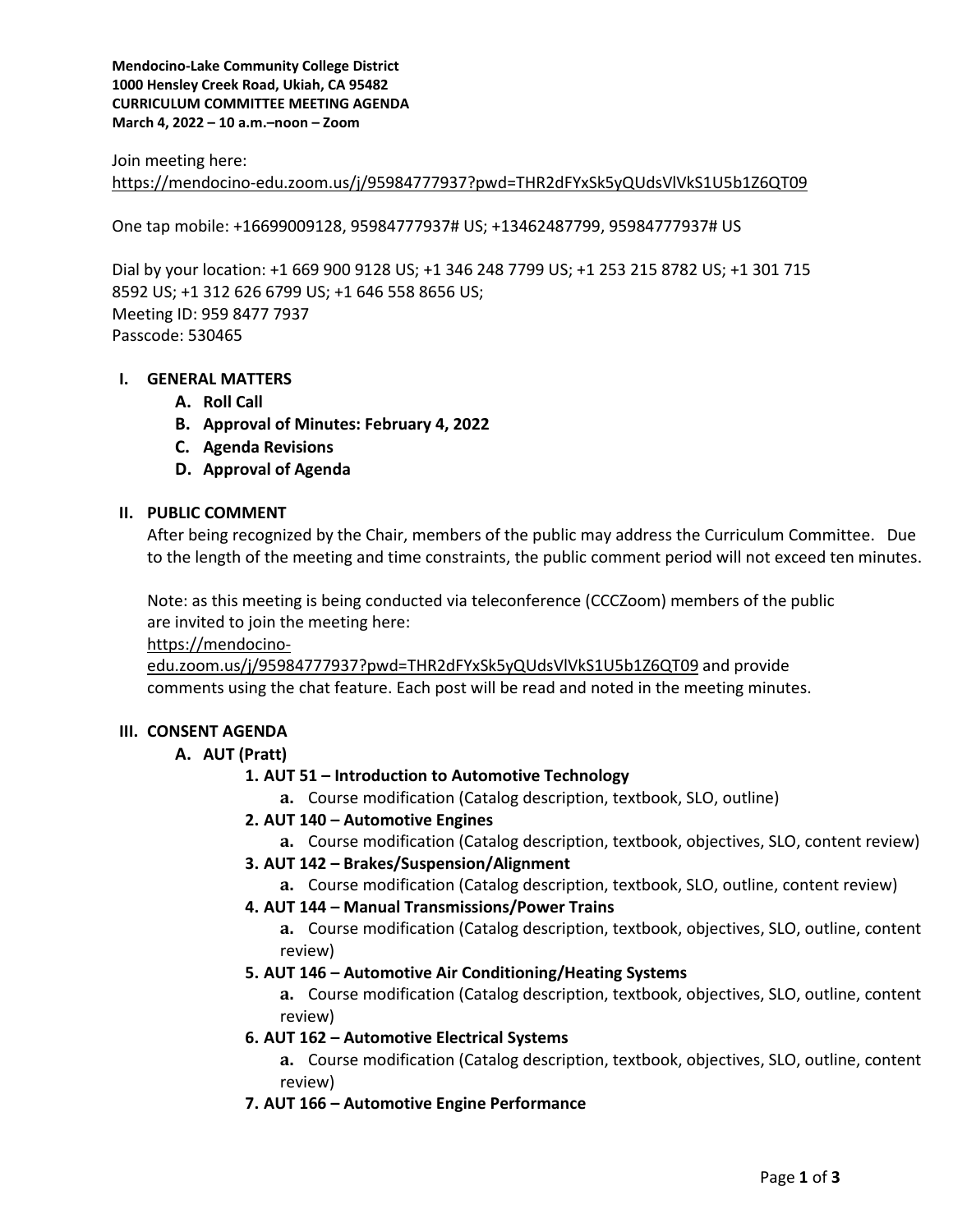**Mendocino-Lake Community College District 1000 Hensley Creek Road, Ukiah, CA 95482 CURRICULUM COMMITTEE MEETING AGENDA March 4, 2022 – 10 a.m.–noon – Zoom**

**a.** Course modification (Textbook, objectives, SLO, outline, content review)

### **8. AUT 170 – Advanced Automotive Engine Performance**

**a.** Course modification (Textbook, objectives, SLO, content review)

## **9. AUT 199 – Independent Study**

**a.** Course modification (No changes)

### **10. AUT 551 – Introduction to Automotive Technology**

- **a.** Course modification (Title, number, catalog description, MOE, assignments,
- textbook, objectives, SLO, outline, Assignment of discipline (Automotive Technology))

### **B. MTH (Banta)**

## **1. MTH 30 – Math Success**

**a.** Course modification (Catalog description, grading, assignments, MOE, textbook, objectives, SLO, outline)

### **IV. COURSE/PROGRAM MODIFICATIONS/PROPOSALS**

## **A. AUT (Pratt)**

## **1. AUT 145 – Automatic Transmissions/Power Trains**

- **a.** Course modification (Catalog description, assignments, textbook, objectives, SLO, content review) – *Approval*
- **b.** Distance education *Approval*

## **2. AUT 180 – Introduction to Hybrid and Alternative Fuel Vehicle Technology**

- **a.** New course proposal *Approval*
- **b.** Assignment of discipline (Automotive Technology) *Approval*
- **c.** Prerequisite *Approval*
- **d.** Distance education *Approval*

### **3. AUT 181 – Hybrid Vehicles and Advanced Electric Vehicle Technology**

- **a.** New course proposal *Approval*
- **b.** Assignment of discipline (Automotive Technology) *Approval*
- **c.** Prerequisite *Approval*

## **4. AUT 542 – Brakes/Suspension/Alignment**

- **a.** New course proposal *Approval*
- **b.** Assignment of discipline (Automotive Technology or Vocational (Short-term):
- Noncredit) *Approval*
- **c.** Pre/co *Approval*

# **5. AUT 544 – Manual Transmissions/Power Trains**

- **a.** New course proposal *Approval*
- **b.** Assignment of discipline (Automotive Technology or Vocational (Short-term):
- Noncredit) *Approval*
- **c.** Pre/co *Approval*

# **6. AUT 545 – Automatic Transmissions/Power Trains**

**a.** New course proposal – *Approval* 

**b.** Assignment of discipline (Automotive Technology or Vocational (Short-term): Noncredit) – *Approval*

**c.** Pre/co – *Approval*

# **7. AUT 562 – Automotive Electrical Systems**